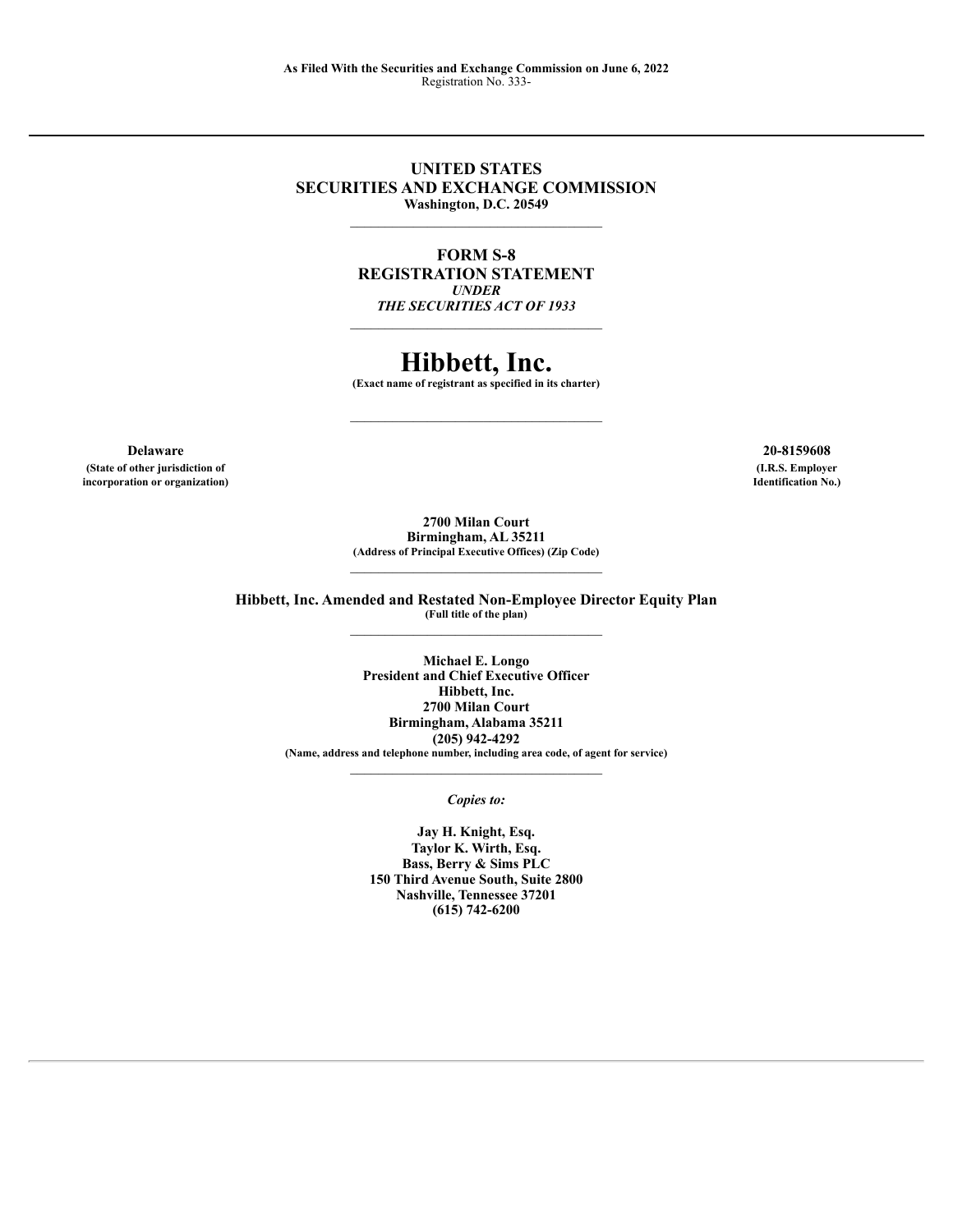Indicate by check mark whether the registrant is a large accelerated filer, an accelerated filer, a non-accelerated filer, a smaller reporting company or an emerging growth company. See the definitions of "large accelerated filer," "accelerated filer," "smaller reporting company" and "emerging growth company" in Rule 12b-2 of the Exchange Act.

Large accelerated filer ⊠ accelerated filer □ Non-accelerated filer □ Smaller reporting company □ Emerging growth company  $\Box$ 

If an emerging growth company, indicate by check mark if the registrant has elected not to use the extended transition period for complying with any new or revised financial accounting standards provided pursuant to Section 7(a)(2)(B) of the Securities Act.  $\Box$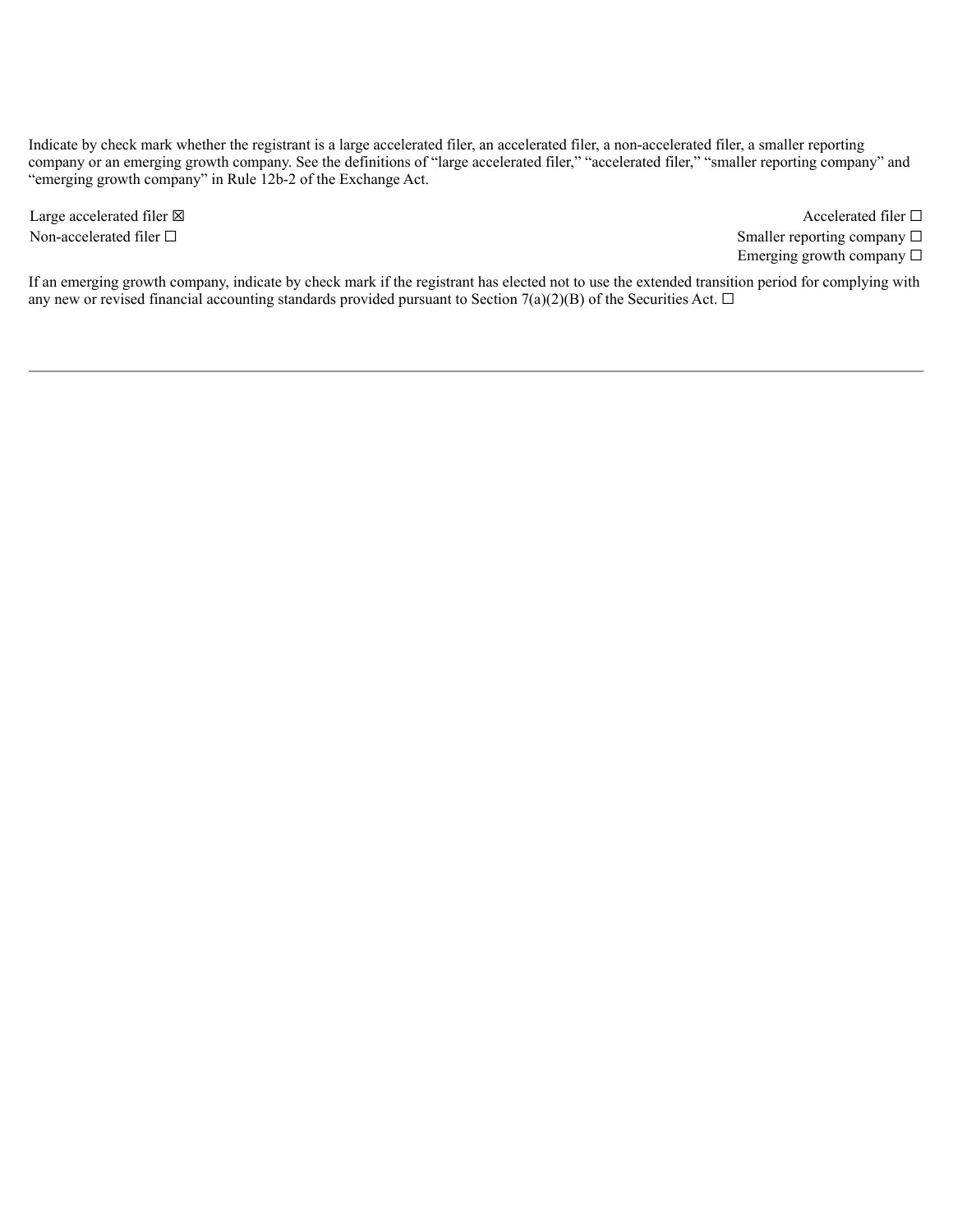#### **EXPLANATORY NOTE**

This Registration Statement on Form S-8 (this "Registration Statement") is filed pursuant to General Instruction E to Form S-8 for the purpose of registering an additional 421,213 shares of common stock, par value \$0.01 per share ("Common Stock"), of Hibbett, Inc. (the "Company" or the "Registrant"), which may be issued pursuant to awards under the Company's Amended and Restated Non-Employee Director Equity Plan (the "Amended Plan"). The Company previously registered 500,000 shares of Common Stock with respect to the Hibbett, Inc. 2012 Non-Employee Director Equity Plan (the "Original Plan") on a prior Registration Statement on Form S-8 filed by the Company (Registration No. 333-182429) (the "Prior Registration Statement"). At the Company's 2022 Annual Meeting of Stockholders, the Company's stockholders approved the Amended Plan, which amended and restated the Original Plan to, among other things, authorize the issuance of an aggregate of 500,000 shares of Common Stock for awards made on or after May 25, 2022. As of June 3, 2022, there were 78,787 shares of Common Stock that remained available for issuance under the Original Plan. As a result, 500,000 shares of Common Stock are now available and reserved for issuance under the Amended Plan.

In accordance with General Instruction E to Form S-8, the Company hereby incorporates herein by reference the contents of the Prior Registration Statement, together with all exhibits filed therewith or incorporated therein by reference to the extent not otherwise amended or superseded by the contents of this Registration Statement.

#### **PART II**

#### **INFORMATION REQUIRED IN THE REGISTRATION STATEMENT**

#### **Item 3. Incorporation of Documents by Reference.**

The following documents filed by the Registrant with the Securities and Exchange Commission (the "Commission"), pursuant to the Securities Act or the Securities Exchange Act of 1934, as amended (the "Exchange Act"), are hereby incorporated by reference and shall be deemed to be a part hereof from the date of filing of such document:

(a) The Registrant's Annual Report on [Form](https://content.edgar-online.com/ExternalLink/EDGAR/0001017480-22-000023.html?hash=762d96ef43afc46f318acfa8d584704ef548108ea1434fa6a1ff95557f6f0332&dest=hibb-20220129_htm) 10[-K](https://content.edgar-online.com/ExternalLink/EDGAR/0001017480-22-000023.html?hash=762d96ef43afc46f318acfa8d584704ef548108ea1434fa6a1ff95557f6f0332&dest=hibb-20220129_htm) for the fiscal year ended January 29, 2022, filed with the Commission on March 25, 2022 (including portions of the Registrant's [Definitive](https://content.edgar-online.com/ExternalLink/EDGAR/0001017480-22-000090.html?hash=d5180d038a3dd2b65647743559664dea5f56f8550944601fef1b9d6c54a290dd&dest=a2022proxystatement_htm) Prox[y](https://content.edgar-online.com/ExternalLink/EDGAR/0001017480-22-000090.html?hash=d5180d038a3dd2b65647743559664dea5f56f8550944601fef1b9d6c54a290dd&dest=a2022proxystatement_htm) [Statement](https://content.edgar-online.com/ExternalLink/EDGAR/0001017480-22-000090.html?hash=d5180d038a3dd2b65647743559664dea5f56f8550944601fef1b9d6c54a290dd&dest=a2022proxystatement_htm) for the 2022 Annual Meeting of Stockholders that are specifically incorporated therein by reference);

(b) The Registrant's Quarterly Report on [Form](https://content.edgar-online.com/ExternalLink/EDGAR/0001017480-22-000105.html?hash=e9e7ca467788e5d0915fca3a23331246dfc747ba064e48098e9931597e1e417f&dest=hibb-20220430_htm) 10-Q for the quarterly period ended April 30, 2022, filed with the Commission on June 6, 2022;

(c) The Registrant's Current Reports on Form 8-K, filed with the Commission on [March](https://content.edgar-online.com/ExternalLink/EDGAR/0001017480-22-000010.html?hash=19b15dc61367471dbbb7408212670e15ea645319930e189980f78b385f0cb3c8&dest=hibb-20220302_htm) 4, [2022](https://content.edgar-online.com/ExternalLink/EDGAR/0001017480-22-000096.html?hash=2e1884d563ef63c12dfbfa29558d45be739b618c7ef094f85ac5d906ac497a99&dest=hibb-20220525_htm), [April](https://content.edgar-online.com/ExternalLink/EDGAR/0001017480-22-000084.html?hash=d6e17c6312922d31b9aaba28787e643e11bdb90e04ef932637eac6c7fe4fcfee&dest=hibb-20220407_htm) 12, [2022,](https://content.edgar-online.com/ExternalLink/EDGAR/0001017480-22-000084.html?hash=d6e17c6312922d31b9aaba28787e643e11bdb90e04ef932637eac6c7fe4fcfee&dest=hibb-20220407_htm) [May](https://content.edgar-online.com/ExternalLink/EDGAR/0001017480-22-000094.html?hash=f35ee3fd4bfefb8c8c2c1ba08d1601955d27a2132dd4815c61b0d7623ff27005&dest=hibb-20220525_htm) [27,](https://content.edgar-online.com/ExternalLink/EDGAR/0001017480-22-000094.html?hash=f35ee3fd4bfefb8c8c2c1ba08d1601955d27a2132dd4815c61b0d7623ff27005&dest=hibb-20220525_htm) 2022 and May 27, 2022 (other than information furnished in such filings pursuant to Item 2.02, Item 7.01 or Item 9.01); and

(d) The description of the Registrant's Common Stock as set forth in **[Exhibit](https://content.edgar-online.com/ExternalLink/EDGAR/0001017480-22-000023.html?hash=762d96ef43afc46f318acfa8d584704ef548108ea1434fa6a1ff95557f6f0332&dest=hibb-20220129xex42_htm) [4.2](https://content.edgar-online.com/ExternalLink/EDGAR/0001017480-22-000023.html?hash=762d96ef43afc46f318acfa8d584704ef548108ea1434fa6a1ff95557f6f0332&dest=hibb-20220129xex42_htm)** to the Registrant's Annual Report on Form 10-K, filed with the Commission on March 25, 2022.

All documents filed by the Registrant with the Commission pursuant to Sections 13(a), 13(c), 14 and 15(d) of the Exchange Act, subsequent to the date hereof and prior to the filing of a post-effective amendment which indicates that all securities offered have been sold or which deregisters all securities then remaining unsold, shall be deemed to be incorporated by reference herein and to be a part hereof from the date of filing of such documents, to the extent that such documents are considered filed with the Commission. Any statement contained herein or in a document incorporated or deemed to be incorporated by reference herein shall be deemed to be modified or superseded for purposes of this Registration Statement to the extent that a statement contained herein or in any other subsequently filed document which also is or is deemed to be incorporated by reference herein modifies or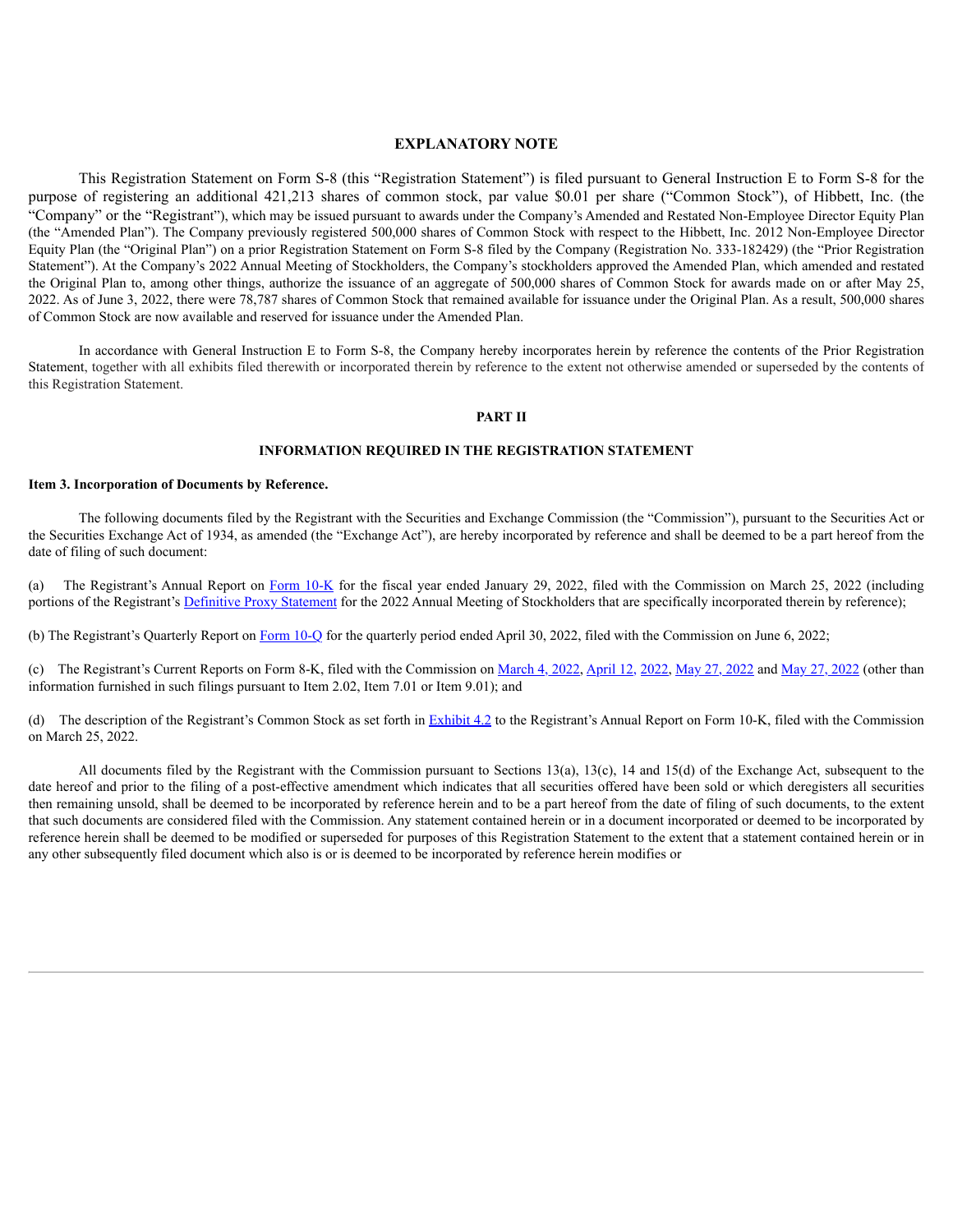supersedes such earlier statement. Any such statement so modified or superseded shall not be deemed, except as so modified or superseded, to constitute a part of this Registration Statement.

Notwithstanding the foregoing, information deemed "furnished" but not "filed" under Items 2.02, 7.01 or 9.01 of the Company's Current Reports on Form 8-K, including any related exhibits expressly designated therein, will not be deemed incorporated by reference into this Registration Statement or the related prospectus.

## **Item 8. Exhibits.**

| Certificate of Incorporation of the Registrant (incorporated herein by reference to Exhibit 3.1 to the Current Report on Form 8-K, filed on                                                                                                                                       |
|-----------------------------------------------------------------------------------------------------------------------------------------------------------------------------------------------------------------------------------------------------------------------------------|
| Certificate of Amendment to the Certificate of Incorporation of the Registrant (incorporated herein by reference to Exhibit 3.1 of the Current<br>Report on Form 8-K, filed on June 24, 2021).                                                                                    |
| Certificate of Amendment to the Certificate of Incorporation of the Registrant (incorporated herein by reference to Exhibit 3.1 of the Current<br>Report on Form 8-K, filed on May 27, 2022).                                                                                     |
| Bylaws of the Registrant, as amended (incorporated herein by reference to Exhibit 3.2 to the Current Report on Form 8-K, filed on June 24,                                                                                                                                        |
| Form of Stock Certificate (incorporated herein by reference to Exhibit 4.1 to the Current Report on Form 8-K, filed on June 24, 2021).                                                                                                                                            |
|                                                                                                                                                                                                                                                                                   |
| Consent of Bass, Berry & Sims PLC (included in Exhibit 5.1).                                                                                                                                                                                                                      |
| Consent of Ernst & Young LLP, Independent Registered Public Accounting Firm.                                                                                                                                                                                                      |
| Consent of KPMG LLP, Independent Registered Public Accounting Firm.                                                                                                                                                                                                               |
| Power of Attorney (included on signature page of this Registration Statement).<br>$\mathbf{m}$ and a set of $\mathbf{m}$ and $\mathbf{m}$ and $\mathbf{m}$ and $\mathbf{m}$ and $\mathbf{m}$ and $\mathbf{m}$ and $\mathbf{m}$ and $\mathbf{m}$ and $\mathbf{m}$ and $\mathbf{m}$ |
| Opinion of Bass, Berry & Sims PLC.                                                                                                                                                                                                                                                |

99.1 Hibbett, Inc. Amended and Restated [Non-Employee](https://content.edgar-online.com/ExternalLink/EDGAR/0001017480-22-000096.html?hash=2e1884d563ef63c12dfbfa29558d45be739b618c7ef094f85ac5d906ac497a99&dest=ex101_restatednon-employee_htm) Director Equity Plan (incorporated herein by reference to Exhibit 10.1 of the Current [Report](https://content.edgar-online.com/ExternalLink/EDGAR/0001017480-22-000096.html?hash=2e1884d563ef63c12dfbfa29558d45be739b618c7ef094f85ac5d906ac497a99&dest=ex101_restatednon-employee_htm) on Form 8-K, filed on May [27,](https://content.edgar-online.com/ExternalLink/EDGAR/0001017480-22-000096.html?hash=2e1884d563ef63c12dfbfa29558d45be739b618c7ef094f85ac5d906ac497a99&dest=ex101_restatednon-employee_htm) [2022\).](https://content.edgar-online.com/ExternalLink/EDGAR/0001017480-22-000096.html?hash=2e1884d563ef63c12dfbfa29558d45be739b618c7ef094f85ac5d906ac497a99&dest=ex101_restatednon-employee_htm)

107\* [Filing](#page-6-0) Fee Table

\* Filed herewith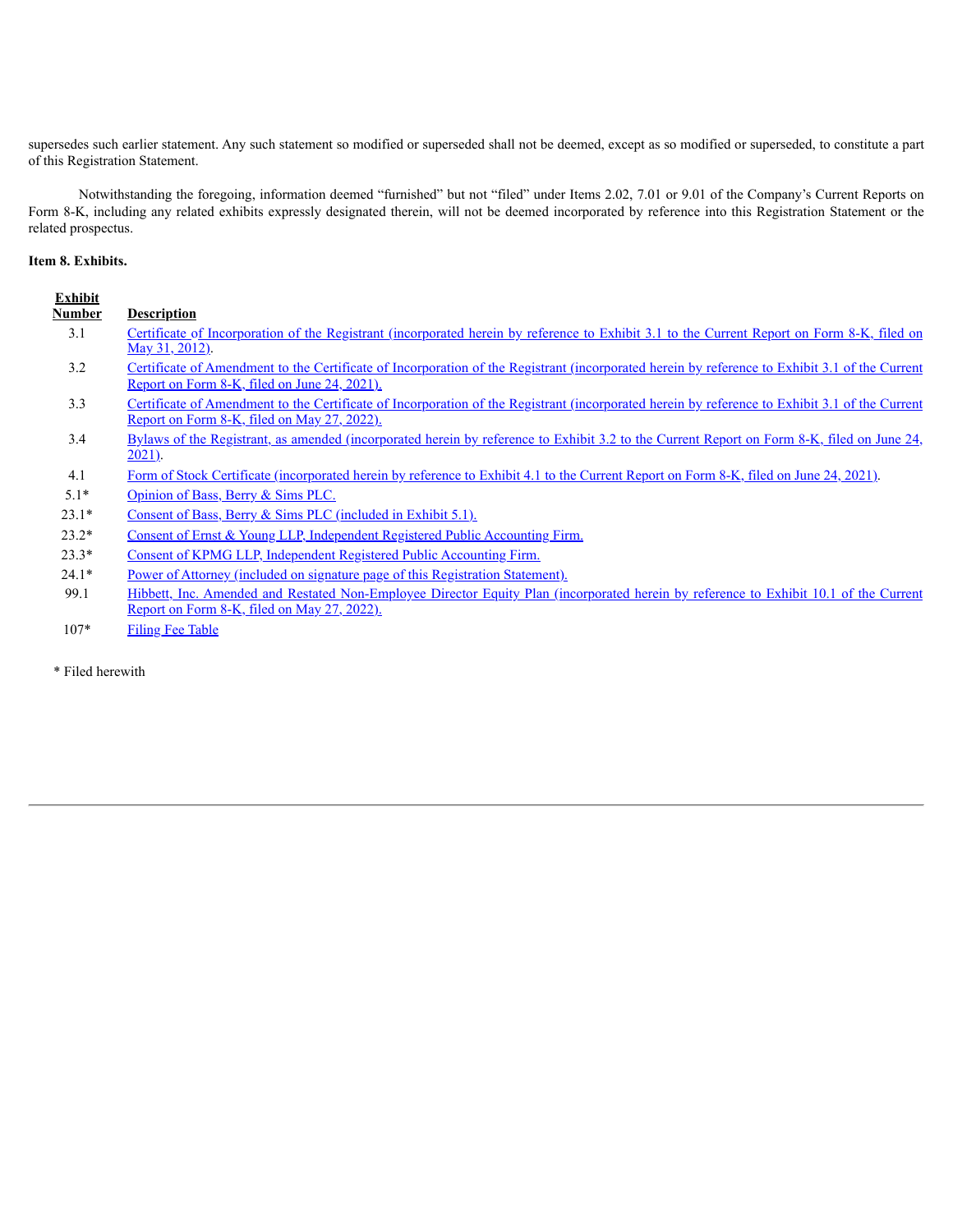### **SIGNATURES**

<span id="page-4-0"></span>Pursuant to the requirements of the Securities Act of 1933, the Registrant certifies that it has reasonable grounds to believe that it meets all of the requirements for filing on Form S-8 and has duly caused this Registration Statement to be signed on its behalf by the undersigned, thereunto duly authorized, in the City of Birmingham, State of Alabama, on this 6th day of June, 2022.

## **HIBBETT, INC.**

By: /s/ Michael E. Longo

Michael E. Longo President and Chief Executive Officer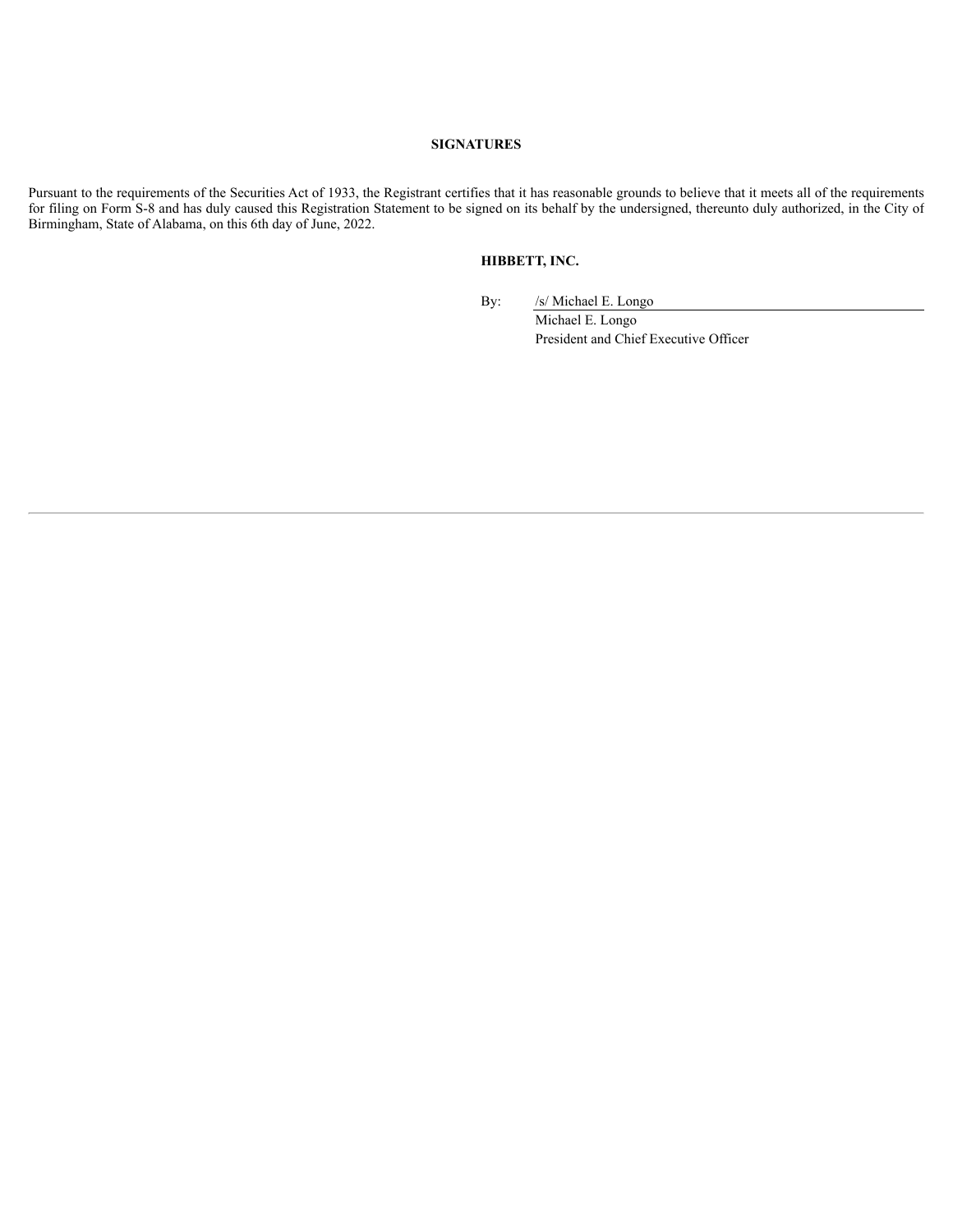KNOW ALL MEN BY THESE PRESENTS, that each person whose signature appears below hereby constitutes and appoints David M. Benck and Elaine V. Rodgers, and each of them, the true and lawful attorneys-in-fact and agents of the undersigned, with full power of substitution and resubstitution, for and in the name, place and stead of the undersigned, to sign in any and all capacities (including, without limitation, the capacities listed below), this Registration Statement, any and all amendments (including post-effective amendments) to this Registration Statement and any and all successor registration statements to this Registration Statement, and to file the same, with all exhibits thereto, and all other documents in connection therewith, with the Commission, and hereby grants to such attorneys-in-fact and agents, and each of them, full power and authority to do and perform each and every act and anything necessary to be done to comply with the provisions of the Securities Act and all the requirements of the Commission, as fully to all intents and purposes as the undersigned might or could do in person, hereby ratifying and confirming all that said attorneys-in-fact and agents, or any of them, or their or his or her substitute or substitutes, may lawfully do or cause to be done by virtue hereof. The undersigned further grants unto such attorneys-in-fact, and each of them full power and authority to perform each and every act necessary to be done in order to accomplish the foregoing as fully as he or she might or could do in person.

Pursuant to the requirements of the Securities Act of 1933, this Registration Statement has been signed by the following persons in the capacities and on the dates indicated.

| <b>Signature</b>       | <b>Title</b>                                      |              |  |  |
|------------------------|---------------------------------------------------|--------------|--|--|
| /s/ Michael E. Longo   | President, Chief Executive Officer and Director   | June 6, 2022 |  |  |
| Michael E. Longo       | (Principal Executive Officer)                     |              |  |  |
| /s/ Robert J. Volke    | Senior Vice President and Chief Financial Officer | June 6, 2022 |  |  |
| Robert J. Volke        | (Principal Financial and Accounting Officer)      |              |  |  |
| /s/ Anthony F. Crudele | Chairman of the Board                             | June 6, 2022 |  |  |
| Anthony F. Crudele     |                                                   |              |  |  |
| /s/ Ramesh Chikkala    | Director                                          | June 6, 2022 |  |  |
| Ramesh Chikkala        |                                                   |              |  |  |
| /s/ Karen S. Etzkorn   | Director                                          | June 6, 2022 |  |  |
| Karen S. Etzkorn       |                                                   |              |  |  |
| /s/ Terry G. Finley    | Director                                          | June 6, 2022 |  |  |
| Terry G. Finley        |                                                   |              |  |  |
| /s/ Dorlisa K. Flur    | Director                                          | June 6, 2022 |  |  |
| Dorlisa K. Flur        |                                                   |              |  |  |
| /s/ James A. Hilt      | Director                                          | June 6, 2022 |  |  |
| James A. Hilt          |                                                   |              |  |  |
| /s/ Linda Hubbard      | Director                                          | June 6, 2022 |  |  |
| Linda Hubbard          |                                                   |              |  |  |
| /s/ Jamere Jackson     | Director                                          | June 6, 2022 |  |  |
| Jamere Jackson         |                                                   |              |  |  |
| /s/ Lorna E. Nagler    | Director                                          | June 6, 2022 |  |  |

Lorna E. Nagler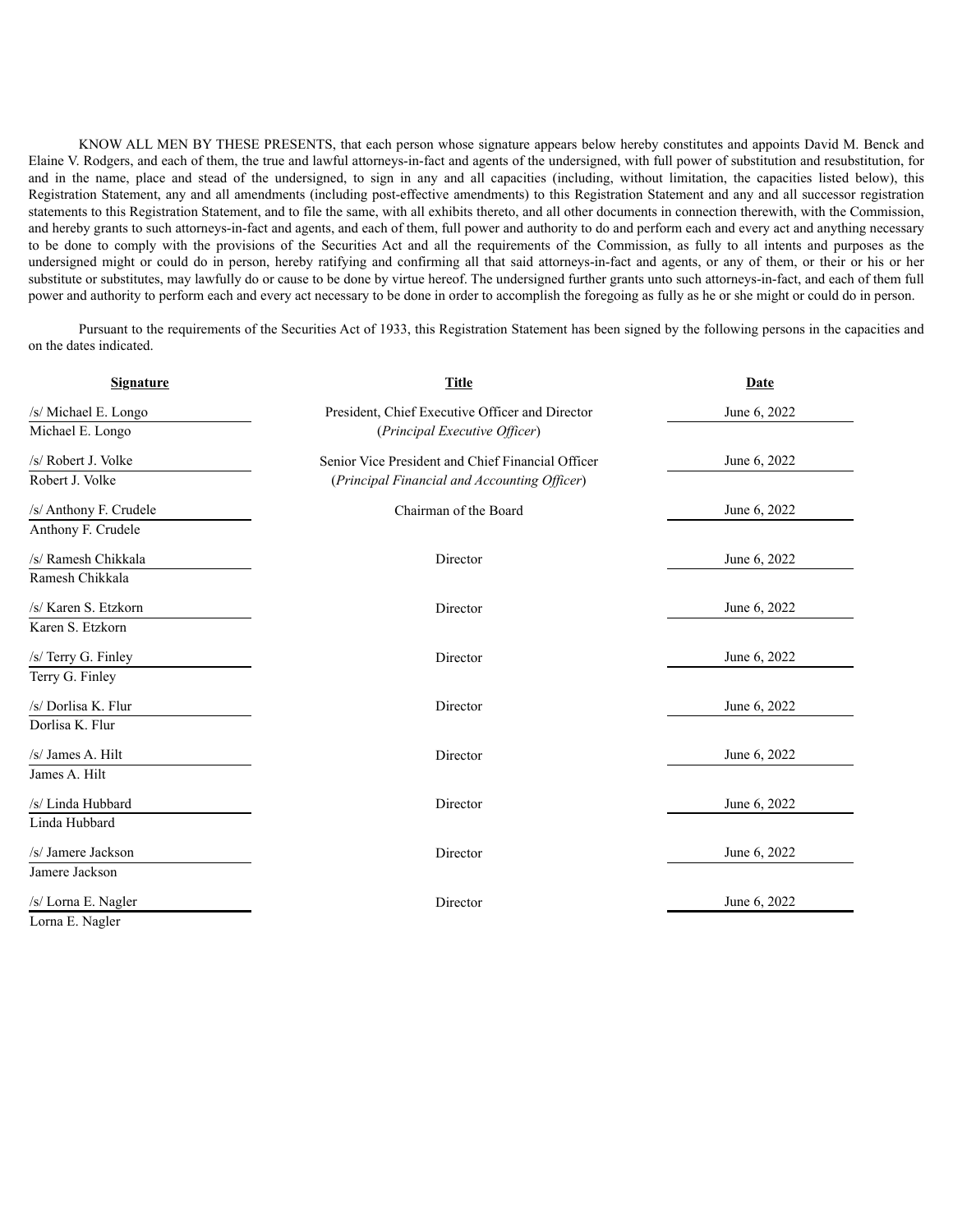## **Calculation of Filing Fee Tables**

**Form S-8**

(Form Type)

**Hibbett, Inc.**

(Exact Name of Registrant as Specified in its Charter)

Table 1: Newly Registered Securities

<span id="page-6-0"></span>

| Security Type | Security Class Title                     | Fee Calculation Rule  | Amount Registered | Proposed Maximum<br>Offering Price<br>Per Share (2) | Maximum Aggregate<br>Offering Price (2) | Fee Rate                 | Amount of<br><b>Registration Fee</b> |
|---------------|------------------------------------------|-----------------------|-------------------|-----------------------------------------------------|-----------------------------------------|--------------------------|--------------------------------------|
| Equity        | Common Stock, par value \$0.01 per share | $457(c)$ and $457(h)$ | 421.213           | \$49.865                                            | \$21,003,786.25                         | 0.0000927                | \$1,947.05                           |
|               |                                          |                       |                   | <b>Total Offering Amounts</b>                       | \$21,003,786.25                         |                          | \$1,947.05                           |
|               |                                          |                       |                   |                                                     |                                         | <b>Total Fee Offsets</b> |                                      |
|               |                                          |                       |                   |                                                     |                                         | Net Fee Due              | \$1,947.05                           |

(1) Pursuant to Rule 416(a) of the Securities Act of 1933, as amended (the "Securities Act"), the Registration Statement on Form S-8 to which this exhibit relates also covers any additional shares of the Registrant's Commo Plan") by reason of any stock dividend, stock split, recapitalization or other similar transaction that results in an increase in the number of the outstanding shares of the Registrant's Common Stock.

(2) Estimated pursuant to Rule 457(c) and 457(h) under the Securities Act for purposes of calculating the registration fee. The fee is computed based upon \$49.865, which represents the average of the high and low prices pe

(3) Pursuant to General Instruction E to Form S-8, a filing fee is only being paid with respect to the registration of the additional securities available for issuance under the Amended and Restated Plan.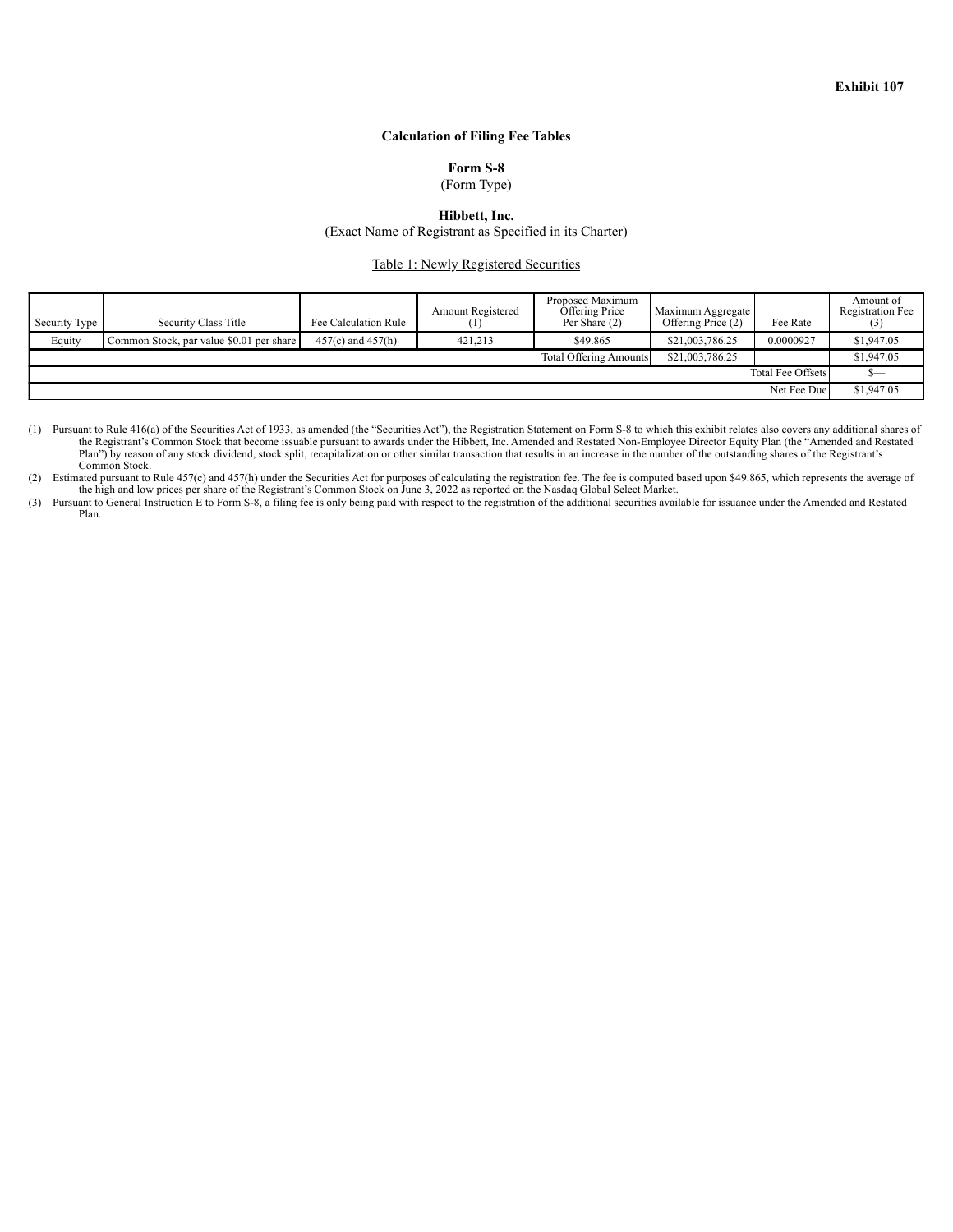# BASS BERRY SIMS

150 Third Avenue South, Suite 2800 Nashville, TN 3720 (615) 742-6200

June 6, 2022

<span id="page-7-0"></span>Hibbett, Inc. 2700 Milan Court Birmingham, Alabama 35211

RE: Registration Statement on Form S-8 relating to the Hibbett, Inc. Amended and Restated Non-Employee Director Equity Plan (the "*Plan*")

Ladies and Gentlemen:

We have acted as counsel to Hibbett, Inc., a Delaware corporation (the "*Company*"), in connection with the preparation and filing of a Registration Statement on Form S-8 (the "*Registration Statement*") relating to certain shares of common stock, par value \$0.01 per share (the "*Common Stock*"), of the Company to be issued pursuant to the Plan.

In connection with this opinion, we have examined and relied upon such records, documents, certificates, and other instruments as we have deemed necessary or appropriate in order to express the opinions hereinafter set forth. We have also assumed the legal capacity of all natural persons, the genuineness of all signatures, the authenticity of all documents submitted to us as originals, the conformity to original documents of all documents submitted to us as copies, the authenticity of the originals of such latter documents, the legal competence of all signatories to such documents, and, except to the extent we express an opinion as to due authorization in the next paragraph of this letter, the due authorization, execution and delivery of all documents by the parties thereto. As to various questions of fact relevant to the opinion expressed herein, we have relied upon, and assume the accuracy of, certificates and oral or written statements and other information of or from public officials and officers and representatives of the Company.

Based upon and subject to the qualifications, assumptions and limitations set forth herein, we are of the opinion that the shares of Common Stock issuable in connection with the Plan have been duly authorized and, when issued in accordance with the terms of the Plan, will be legally issued, fully paid and non-assessable.

The opinions expressed above are limited to the General Corporation Law of the State of Delaware (which includes applicable provisions of the Delaware Constitution and reported judicial decisions interpreting the General Corporation Law of the State of Delaware and the Delaware Constitution).

We hereby consent to the filing of this opinion with the Securities and Exchange Commission (the "*Commission*") as Exhibit 5.1 to the Registration Statement. In giving this consent, we do not thereby admit that we are in the category of persons whose consent is required under Section 7 of the Securities Act of 1933, as amended, or the rules and regulations of the Commission.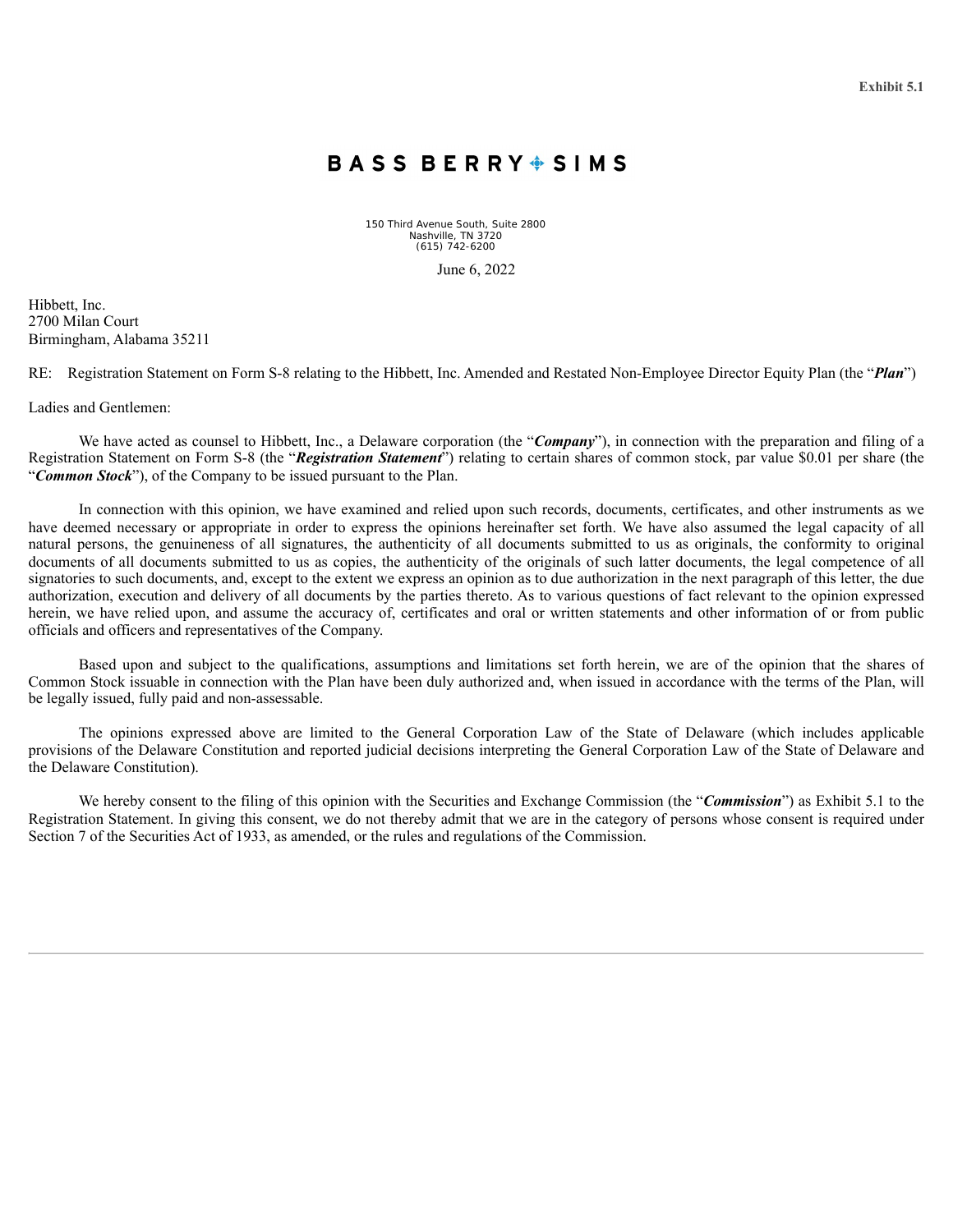This opinion is limited to the specific issues addressed herein, and no opinion may be inferred or implied beyond that expressly stated herein.

This opinion is furnished to you in connection with the filing of the Registration Statement. Our opinion is rendered as of the date hereof and we assume no obligation to advise you of changes in law or fact (or the effect thereof on the opinions expressed herein) that hereafter may come to our attention.

Very truly yours,

/s/ Bass, Berry & Sims PLC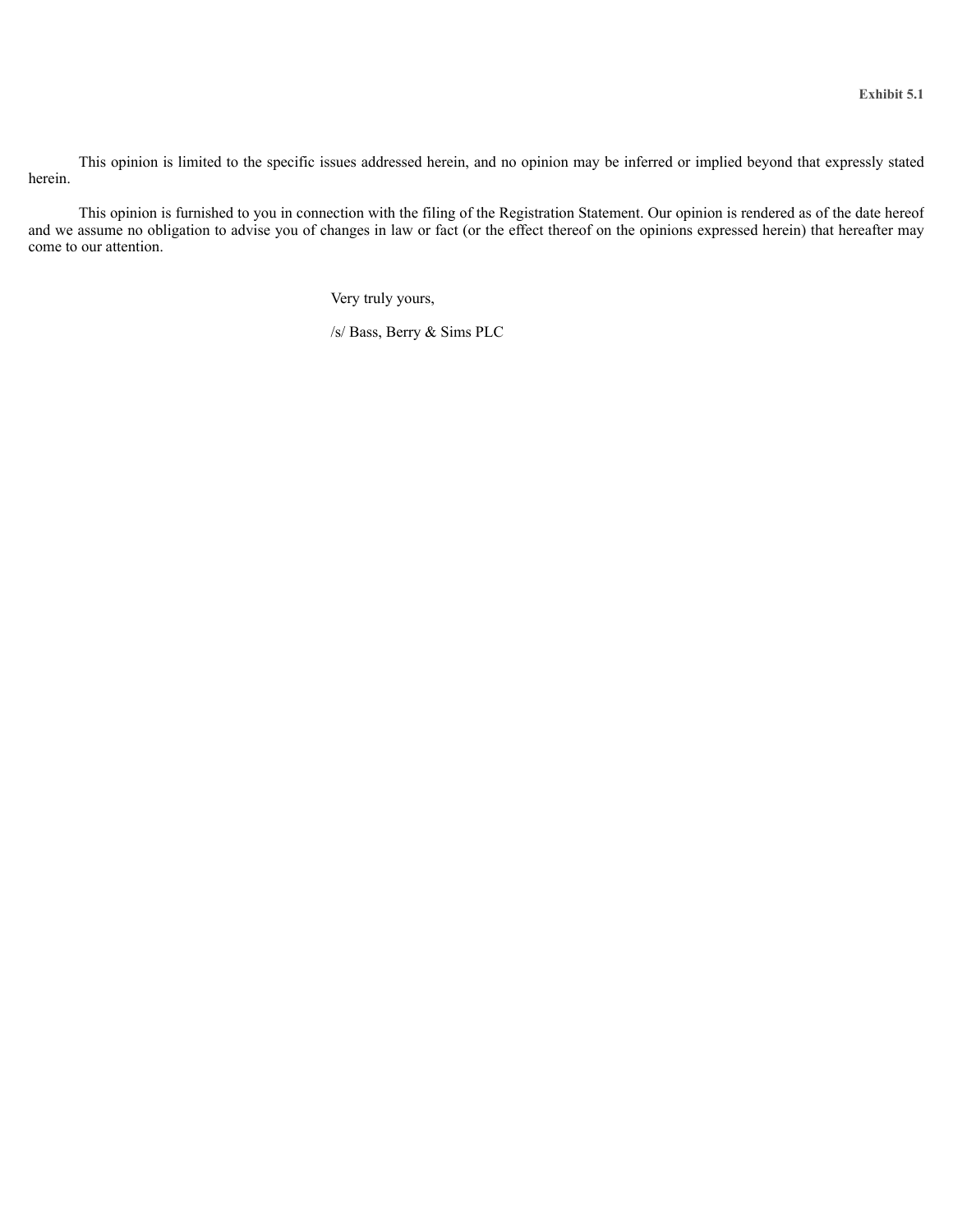## Consent of Independent Registered Public Accounting Firm

<span id="page-9-0"></span>We consent to the incorporation by reference in the Registration Statement on Form S-8 pertaining to the Hibbett, Inc. Amended and Restated Non-Employee Director Equity Plan of our reports dated March 25, 2022, with respect to the consolidated financial statements of Hibbett, Inc. and the effectiveness of internal control over financial reporting of Hibbett, Inc. included in its Annual Report (Form 10-K) for the year ended January 29, 2022, filed with the Securities and Exchange Commission.

/s/ Ernst & Young LLP

Birmingham, Alabama June 6, 2022